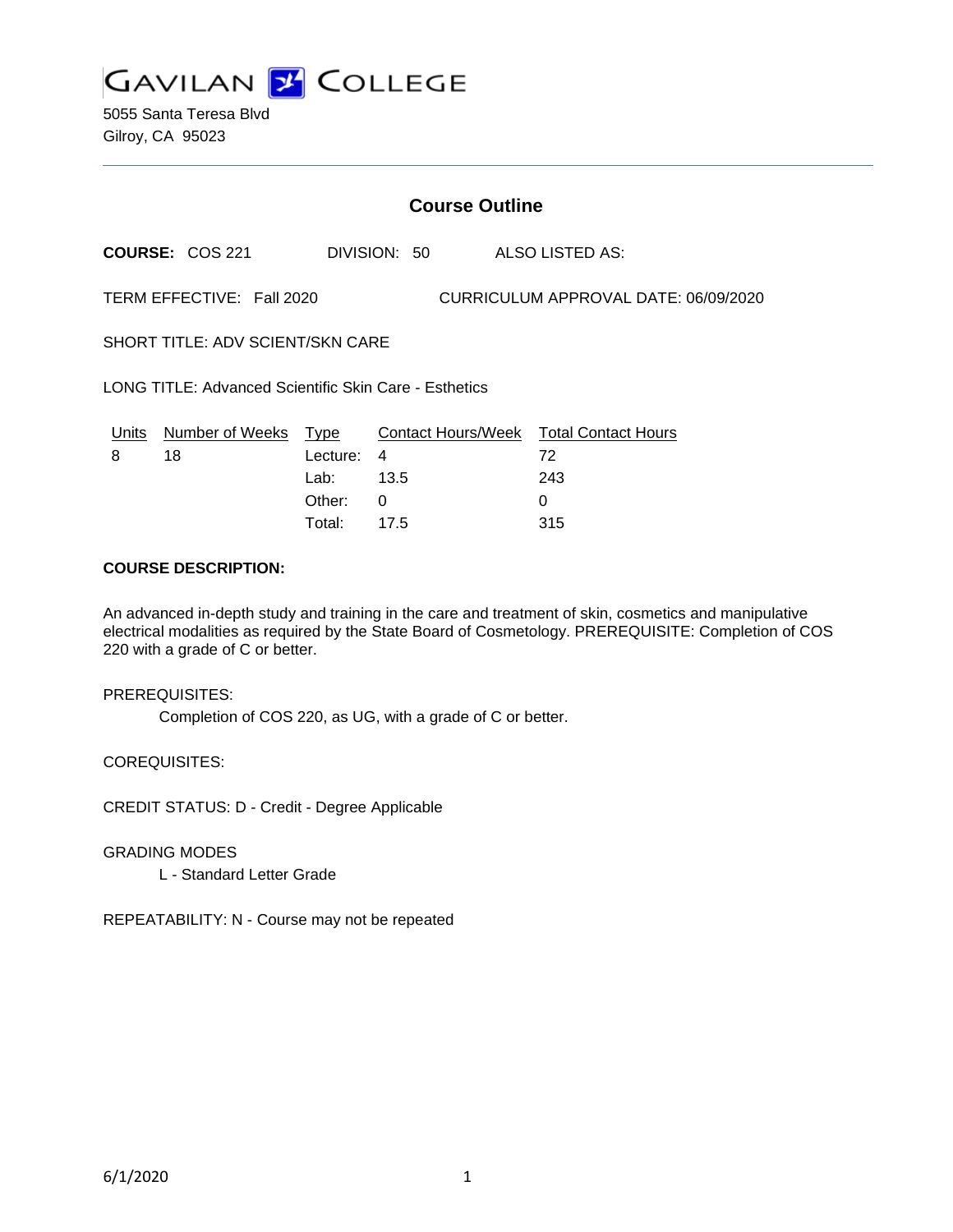SCHEDULE TYPES:

- 02 Lecture and/or discussion
- 03 Lecture/Laboratory
- 04 Laboratory/Studio/Activity
- 04A Laboratory LEH 0.65
- 05 Hybrid
- 71 Dist. Ed Internet Simultaneous
- 72 Dist. Ed Internet Delayed
- 73 Dist. Ed Internet Delayed LAB
- 73A Dist. Ed Internet LAB-LEH 0.65

## **STUDENT LEARNING OUTCOMES:**

By the end of this course, a student should:

1. Analyze pre and post operative care procedures and establish treatment plans for the skin.

2. Analyze and perform the application of make up and/or corrective make up according to state board requirements.

3. Explain and demonstrate lymphatic node drainage manipulations, including the tools and equipment required, while utilizing proper SMA set up procedures.

# **CONTENT, STUDENT PERFORMANCE OBJECTIVES, OUT-OF-CLASS ASSIGNMENTS**

Curriculum Approval Date: 06/09/2020

4.44 Hours

Content: Presentation on common diseases and disorders of the skin including lesions, problematic skin, comedones, milia and acne. Review of information presented on the care and treatment of dry skin and oily skin.

Student Performance Objectives: Identify the diseases of the skin, including listing primary and secondary lesions, and its problematic conditions.

4.44 Hours

Content: Lecture on the analysis of sensitive skin, Rosacea, and sun damaged skin.

Student Performance Objectives: Describe and identify Rosacea.

4.44 Hours

Content: Review of aging, sensitive, mature, and sun damaged skin and their salon treatments.

Student Performance Objectives: Identify different types of skin conditions.

4.44 Hours

Content: Lecture and presentation on hyper pigmentation and ethnic skin.

Student Performance Objectives: Discuss the treatment of hyper pigmentation and ethnic skin.

4.44 Hours

Content: Lecture on holistic/alternative skin care and therapy.

Student Performance Objectives: Identify the different types of exfoliations.

4.44 Hours

Content: Lecture on color theory, facial features, setup, and make up tools.

Student Performance Objectives: Explain the theory of color, facial features, and the use of make up tools. 4.44 Hours

Content: Lecture on basic chemistry as it relates to cosmetic ingredients and serum.

Student Performance Objectives: Describe how to do a complete grade I and grade II acne procedure.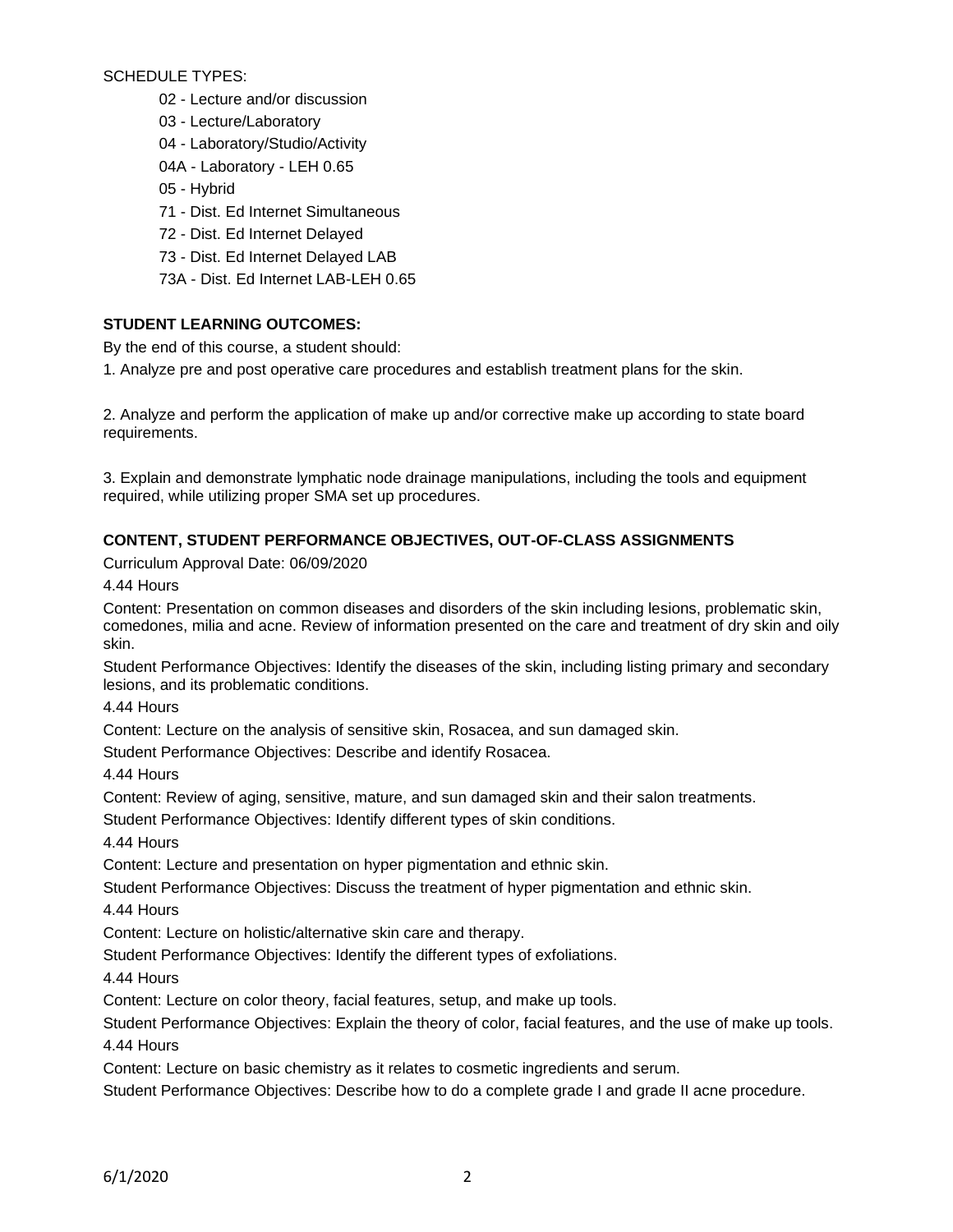4.44 Hours

Content: Review on all material covered to date. Discussion on state board written exam.

Student Performance Objectives: Explain the material that is covered on the written state board cosmetology exam.

4.44 Hours

Content: Presentation on choosing a make up product, make up applications, corrective make up, and client consultation.

Student Performance Objectives: Discuss cosmetic make up procedures.

# 4.44 Hours

Content: Lecture on spa body treatments, its principles, hydro-therapy, aroma-therapy, and body masks and wraps.

Student Performance Objectives: Describe how to perform an aroma-therapy and various body masks and wraps.

4.44 Hours

Content: Presentation on body treatments, spot treatments, paraffins, body massage, shiatsu, and reflexology.

Student Performance Objectives: Explain how to perform body treatments.

4.44 Hours

Content: Discussion on the material presented during the past two weeks and a review of the various types of treatments and massages.

Student Performance Objectives: List and explain the various types of treatments presented over the past two weeks.

4.44 Hours

Content: Presentation on career opportunities in medical esthetics and plastic reconstruction surgery. Patient profile, pre and post operative care, and treatment plans and procedures will also be discussed.

Student Performance Objectives: Explain medical esthetics and plastic reconstruction surgery procedures. 4.44 Hours

Content: Review of information that will be covered in written state board exam.

Student Performance Objectives: List the questions that might appear on the written state board exam.

4.44 Hours

Content: Lecture on electrolysis, the removal of superfluous hair, both permanent and temporary. Student Performance Objectives: Define and state the importance of electrolysis. Explain the methods utilized for hair removal.

4.44 Hours

Content: Provide discussion and review opportunities for students of all the material covered during the semester.

Student Performance Objectives: Participate in discussion groups, including listing the 14 procedures learned this semester.

4.44 Hours

Content: Take a written state board practice exam and then critique with students.

Student Performance Objectives: Participate in and complete a mock written state cosmetology board exam.

2 Hours

Written Final.

Lab content:

13.33 Hours

Content: Discussion on the procedures used for problematic skin and mature skin.

Student Performance Objectives: Apply these procedures on models and clients.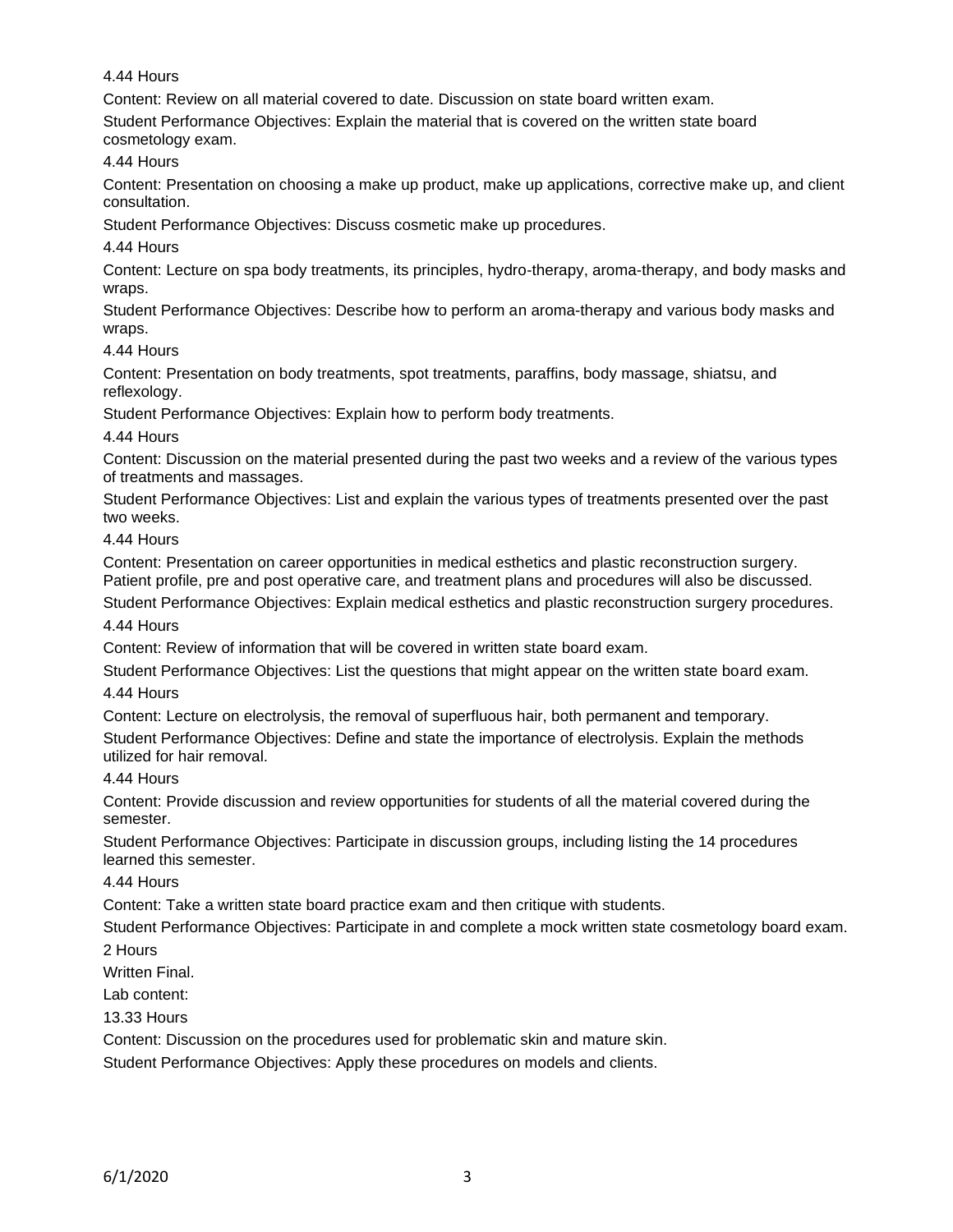## 13.33 Hours

Content: Student application of information presented in lecture. Review work procedures for problematic skin. Presentation on and practical application of skin lightening with alpha hydroxyl acids.

Student Performance Objectives: Apply information presented in lecture. Perform a skin lightening procedure.

#### 13.33 Hours

Content: Discussion on products that improve pigmentations, freckles, cyst, and telangiectasia conditions. Work on selection and application of a mask for oily skin. Continued student application on clients.

Student Performance Objectives: List products that would help improve these conditions. List the imperfections that an aesthetician can perform services on.

#### 13.33 Hours

Content: Presentation on the application of a soft lift off mask for the appropriate condition, the use of an enzyme peeling mask for milia, and a gauze facial application. Students will have the opportunity to practice the above procedures.

Student Performance Objectives: Demonstrate the proper application of various masks.

#### 13.33 Hours

Content: Presentation on mechanical and chemical exfoliation. Demonstration and then student practice on mechanical and chemical exfoliation. Students continue to apply all techniques learned to date on clientele.

Student Performance Objectives: Demonstrate the different types of exfoliations.

## 13.33 Hours

Content: Practical application by students of material presented in lecture. Continued practice on client services.

Student Performance Objectives: Demonstrate the use of make up tools.

#### 13.33 Hours

Content: Students will practice verbalizing recommendations for a specific facial to a client, including home care recommendations. They will speak to a client using the established telephone protocol. Analysis of skin for imperfections, including grade I and II acne skin procedure will be performed.

Student Performance Objectives: Demonstrate how to do a complete grade I and grade II acne procedure. 13.33 Hours

Content: Practical application by students on techniques learned to date. Discussion on state board practical exam.

Student Performance Objectives: Explain the material that is covered on the practical state board cosmetology exam.

## 13.33 Hours

Content: Students will work on applying corrective make up for specific cosmetic procedures. They will also continue to work on the procedures learned to date on the clients they serve.

Student Performance Objectives: Perform cosmetic make up procedures.

#### 13.33 Hours

Content: Discussion on information presented in lecture. Students will spend time practicing aroma-therapy and body masks and wraps on client services.

Student Performance Objectives: Demonstrate how to perform an aroma-therapy and various body masks and wraps.

#### 13.33 Hours

Content: Students will practice reflexology, paraffins, and body treatments. Class will include the analysis of techniques utilized.

Student Performance Objectives: Demonstrate how to perform body treatments.

#### 13.33 Hours

Content: Students will continue to apply the skills learned throughout the semester on the client services. Student Performance Objectives: Demonstrate the various types of treatments presented over the past two weeks.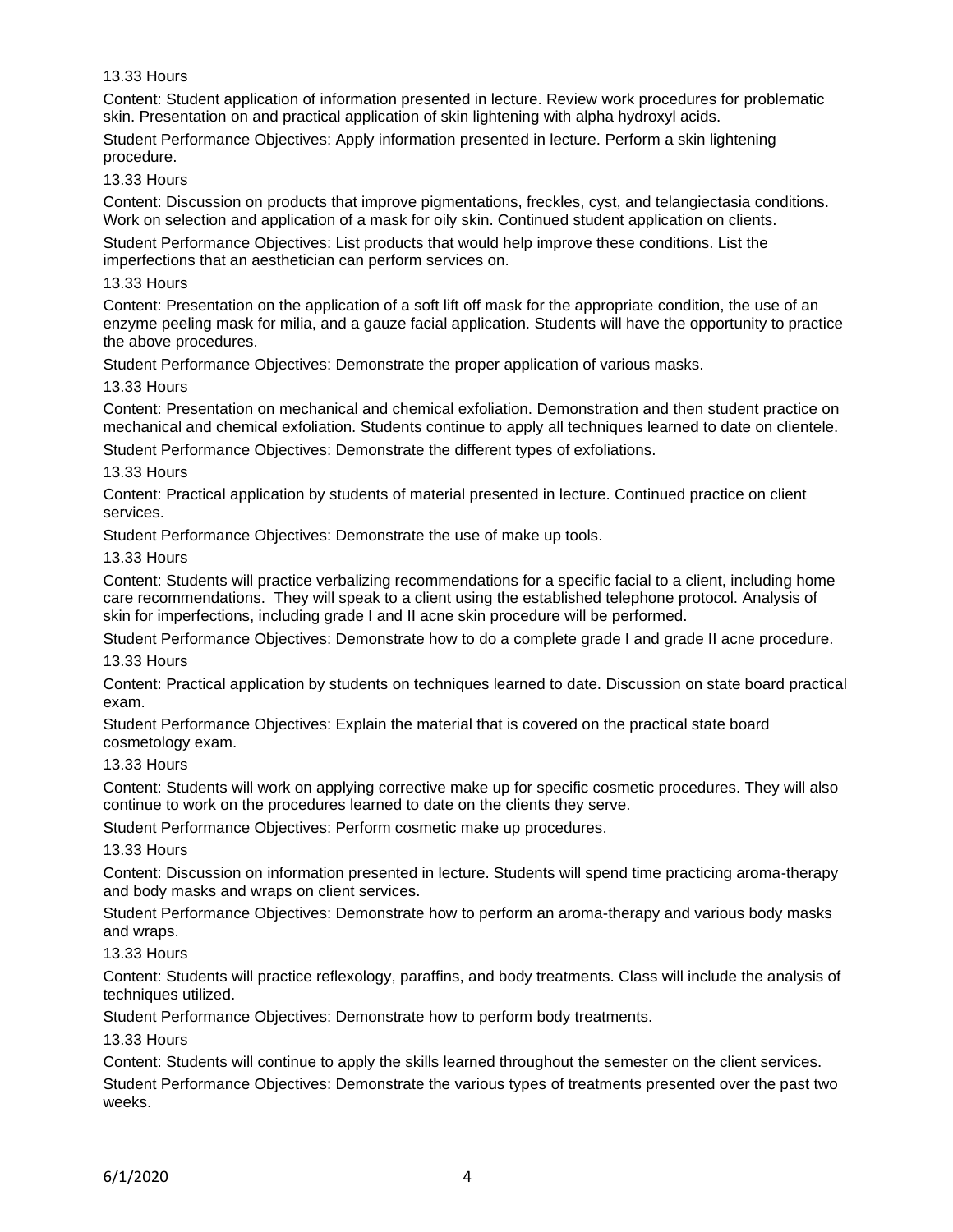13.33 Hours

Content: Continued practice on client services. Review of facial and body procedures.

Student Performance Objectives: Discuss medical esthetics and plastic reconstruction surgery procedures.

13.33 Hours

Content: Review of material that will be on state board practical exam. Students will continue to practice techniques and procedures on clientele.

Student Performance Objectives: Describe and perform the 14 procedures that will be on the practical state board test.

13.33 Hours

Content: Discussion and demonstration on the techniques used for superfluous hair removal, including tweezing, chemical depilatories, hot waxes, and cold waxes. Students will be provided the opportunity to practice these techniques.

Student Performance Objectives: Demonstrate the methods utilized for hair removal.

13.33 Hours

Content: Provide opportunities for students to practice techniques and skills of the material presented this semester. They will also continue to serve clientele.

Student Performance Objectives: Demonstrate the techniques learned this semester.

13.33 Hours

Content: Participate in a mock state board practical exam and then critique student performance. Continue working on clients to improve techniques and skills.

Student Performance Objectives: Participate in and complete a mock practical state cosmetology board exam.

2 Hours

Practical Final.

## **METHODS OF INSTRUCTION:**

Lecture, Demonstration, Audio-Visual, Guest Artist Presentations

## **OUT OF CLASS ASSIGNMENTS:**

Required Outside Hours: 60

Assignment Description: Complete practical and theory workbook assignments. Students will spend time reviewing the chapters in the textbook and their workbook, especially the areas that are their weakness.

Required Outside Hours: 40

Assignment Description: HW: List the important safety factors when performing a skin lightening. HW: List the biological line of cosmetics that should be used for each particular skin condition.

Required Outside Hours: 60

Assignment Description: Review previous chapters and read new textbook chapter material. Read state board review book. Students will spend time reviewing the chapters in the textbook and their workbook, especially the areas that are their weakness.

## **METHODS OF EVALUATION:**

Writing assignments Percent of total grade: 25.00 % 10% - 30% Written homework; Lab reports Skill demonstrations Percent of total grade: 50.00 % 50% - 80% Performance exams Objective examinations Percent of total grade: 25.00 % 15% - 30% Multiple Choice; True/False; Matching Items; Completion